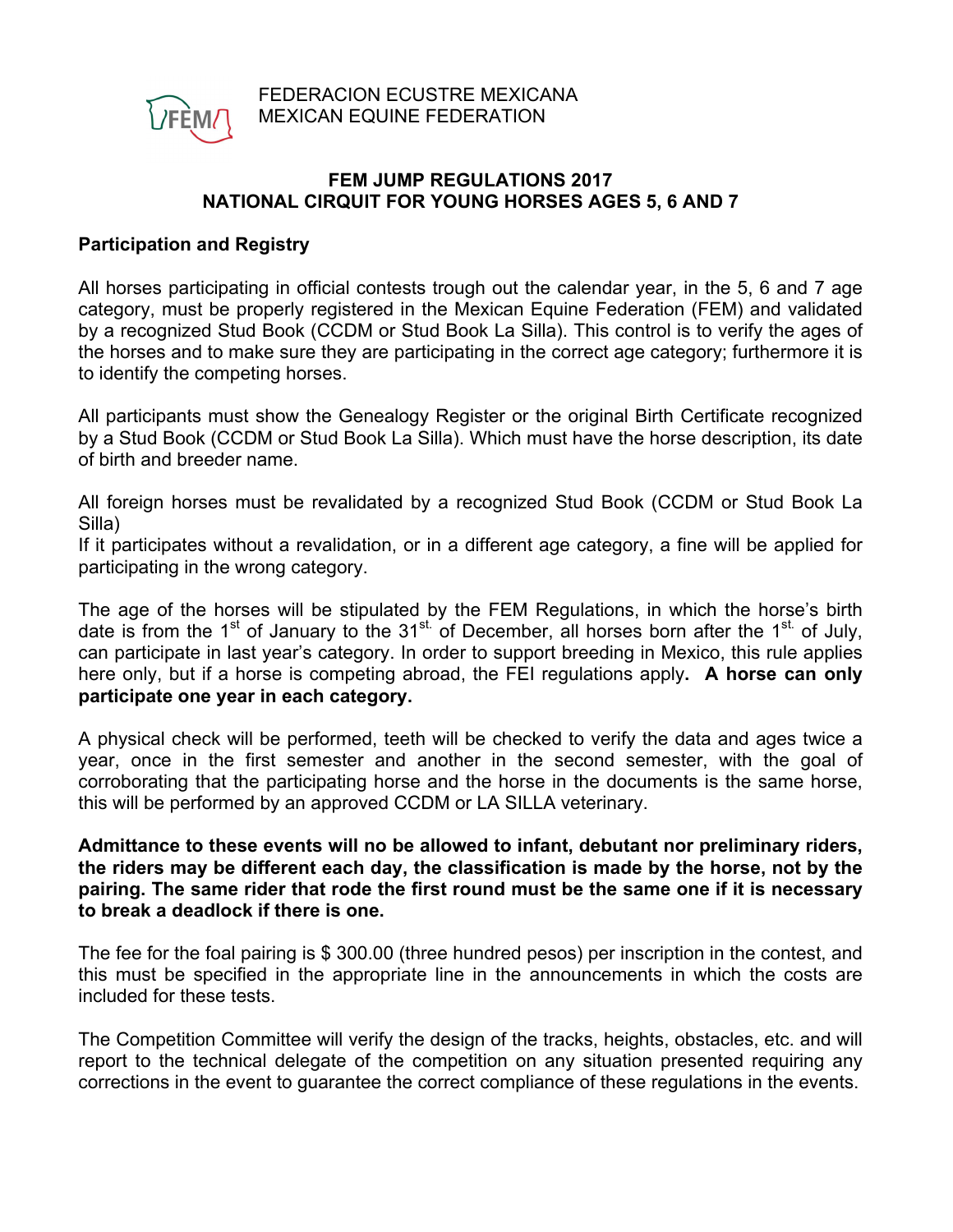

#### FEDERACION ECUSTRE MEXICANA MEXICAN EQUINE FEDERATION

The Competition Committee FEM is comprised by:

Alejandro Mills Topete Mauricio Guerra Colorado Gustavo Ramos Bernardo Maurer Salvador Fernandez

The schedule of scoring tests for the Horse Circuit is established en the FEM's Technical Meeting, and the Organizing Committees are responsible for each of the dates if there are any changes in said events.

GENERAL CONDITIONS AND LIMITATIONS FOR THE YOUNG HORSE TESTS All tests for young horses must comply with the following conditions and limitations:

1. ALL TESTS IN THESE CATEGORIES ARE REGULATED BY THE FEI AND FEM REGULATIONS. By FEI disposition for young horses, the stipulations in the respective article regarding the use of hind leg protectors, their dimensions and type of protectors must be followed.

It is forbidden the use of the stiff halter (headstall) and the German reins for young horses, either in the tracks or in the warming "paddock".

In the contests where there tests for Young Horses, any horse that participate using forbidden protectors in any place in the event or any other time will be DESQUALIFIED from the contest.

- 2. The runs for young horses must me made with wide strokes and gentle turns, before and after the obstacles, especially before the combinations. The size of the track must be generous to respect the specified in this point.
- 3. For the 5-year-old category, the curves must be at least 5 strides between obstacles and with good visibility.
- 4. In the tests for the 5 & 6 year olds it could include a water jump with a bar and another optional obstacle.
- 5. It is suggested that the tests for the 7 year olds include a water jump.

The designer for these tests must always be a qualified designer so that these tests start gradually upgrading the level of difficulty in accordance to the year's progression and the corresponding category. The FEM Competition Committee supervises these designs.

6. The test designs will be DIFFERENT for each category in accordance to the level of difficulty corresponding for its age.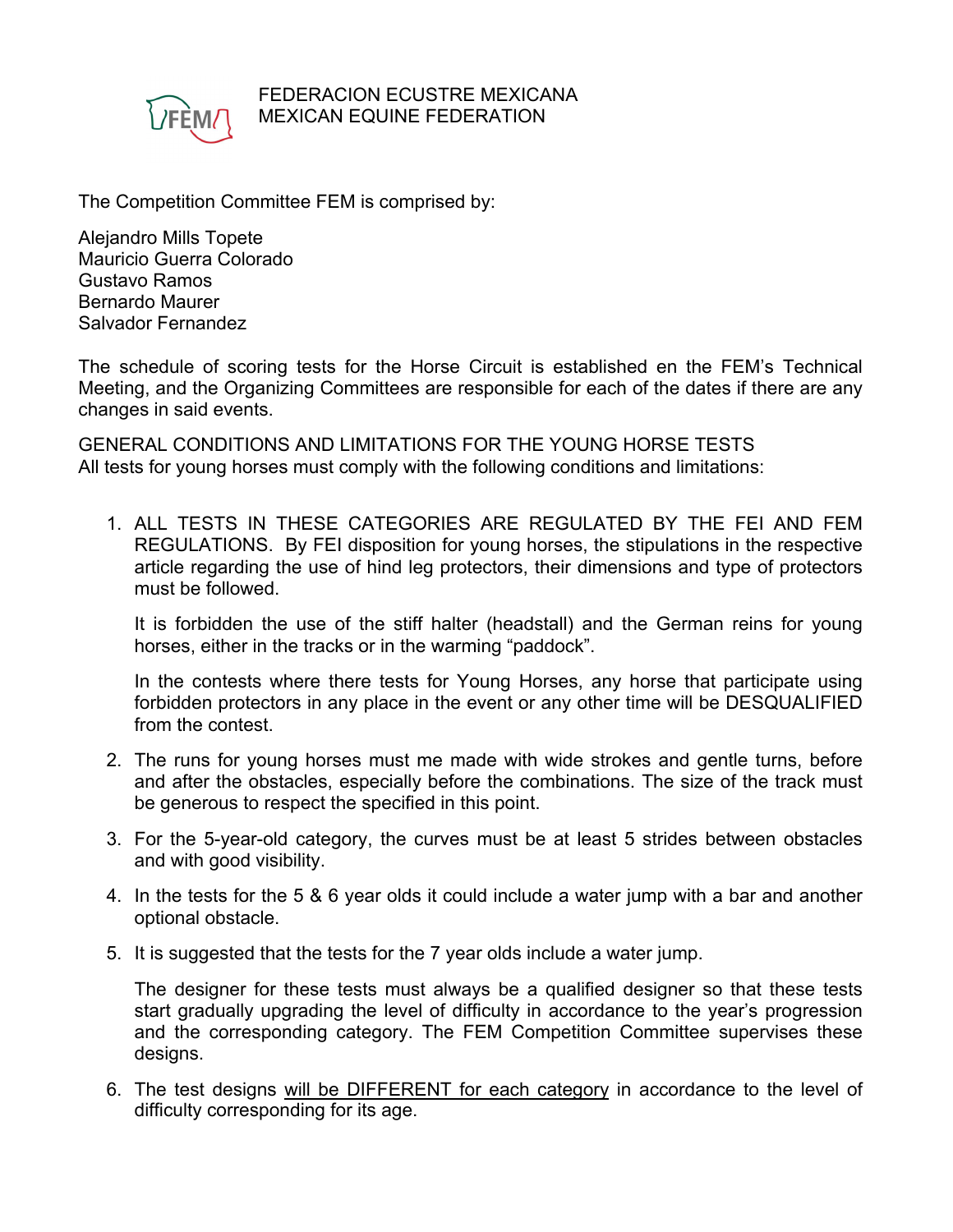

### FEDERACION ECUSTRE MEXICANA MEXICAN EQUINE FEDERATION

7. In the official announcements of the National Circuit competition for young horses that include these foal tests, the heights should not show, but the note that indicates that they are in the current regulations for young horses, these will be modified throughout the year, progressively increasing the level of difficulty as the season progresses.

Test (Round or path) for 5-year-old: starts at 1.05 m and ends the year at 1.20 m Test (Round or path) for 6-year-old: starts at 1.20 m and ends the year at 1.30 m Test (Round or path) for 7-year-old: starts at 1.30 m and ends the year at 1.40 m

8. It is suggested to promote the use of different obstacles (wall, rails, water jumps, sponsor's obstacles, etc.)

### **In the tests for 5-year-old**

- Do not use in combinations, in the short 3 & 5 stride lines, nor in the curves, nor in obstacles such as moats, crosspieces, narrow obstacles (obedience test), and/or walls as part of an oxer.
- Tall rails without a bar on top are not permitted in this category, or in combinations.
- **A triple bar cannot be the first element in a combination.**

### **In the tests for 6-year-old**

- Do not use in combinations, obstacles such as trenches, narrow obstacles (obedience tests) and/or walls without a bar on top.
- Rails without a bar on top are not.
- **In case of having an adequate water jump, it will be always used with an option.**

# **In the tests for 7-year-old**

- It is governed with the general regulations.
- **The use of a water jump is advised.**

#### **9. The cadence and height of these tests are:**

|                        | 5-years        | 6 years        | ' years         |
|------------------------|----------------|----------------|-----------------|
| <b>First semester</b>  | $1.05 - 1.10m$ | $1.20 - 1.25m$ | $1.30 - 1.35$ m |
| <b>Second semester</b> | $1.10 - 1.20m$ | $1.25 - 1.30m$ | $1.25 - 1.40m$  |
| <b>Cadence</b>         | 350m/min       | 350m/min       | 375m/min        |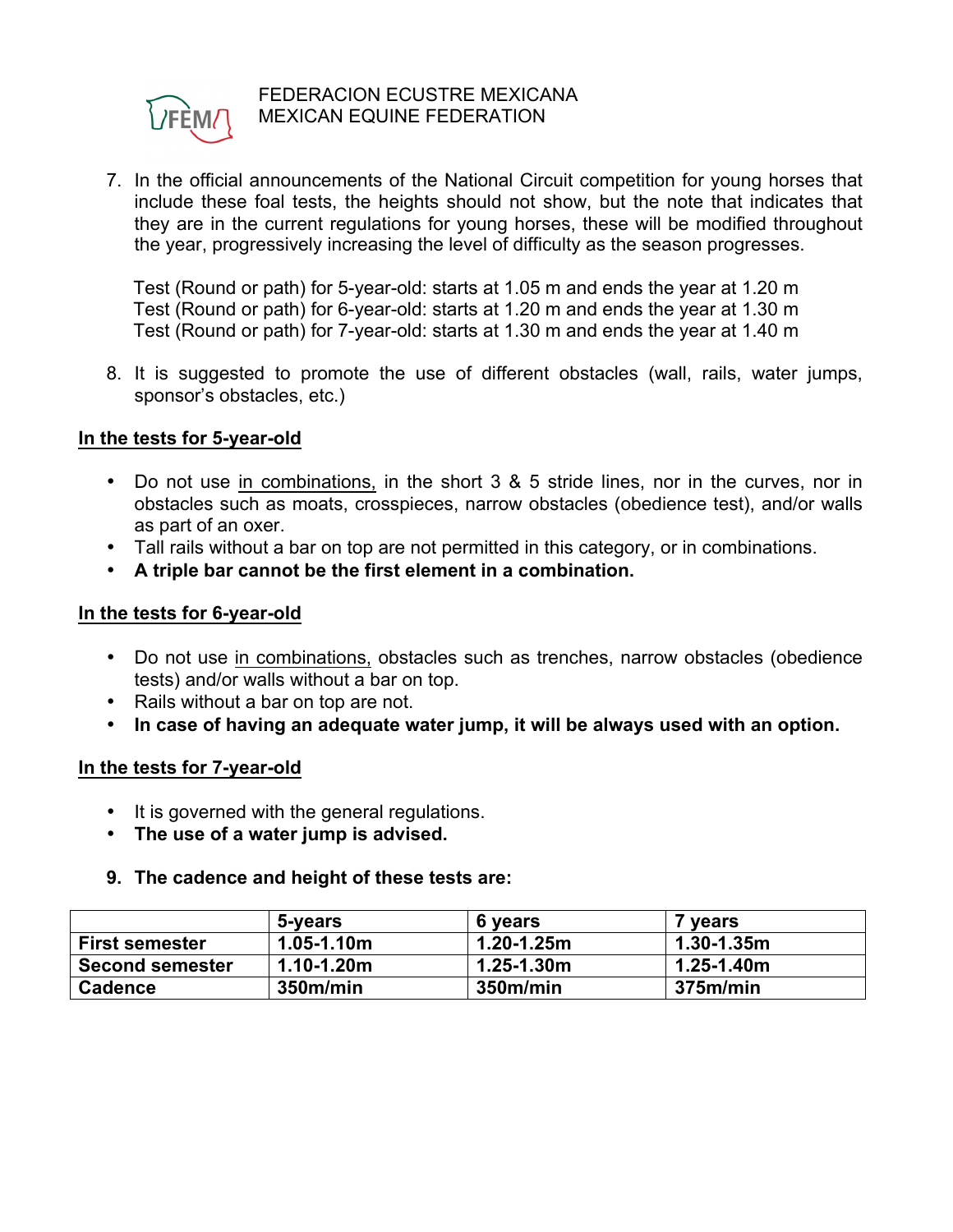

# **PROGRAM**

### **(These modalities must be correctly noted in the official announcement together with the schedule and corresponding jumping horse field.)**

### **5-year-old horses (series of 2 score qualifier)**

1<sup>st</sup> day: WARM-UP (Optional).

 $2^{nd}$  day: Score Table A – Article 238.1.1 there is no equality (tie) jump off. (1<sup>st.</sup> Qualifier) 3<sup>rd</sup> day: Score Table A, Article 238.1.1 there is a equality (tie) jump off. (Final)

In case of equality of penalties for the first place in the SERIE, there will be a jump off against the clock subsequently. The remaining competitors will be placed according to penalties on both qualifiers days, and the cumulative time of both qualifying rounds.

6 & 7-year-old horses

1<sup>st</sup> day: No restrictions (Optional).  $2<sup>nd</sup>$  day: No restrictions (1<sup>st.</sup> Qualifier)  $3<sup>rd</sup>$  day: No restrictions ( $2<sup>nd</sup>$  Qualifier)

# **SCORING**

For the purpose of cumulative scoring of both days, only the initial runs of qualifying tests will be taken into account.

A score will be provided for each date which will be added to **the sum result of the first round of both days** according to the following score table.

| 0                     | penalties | 12 points |
|-----------------------|-----------|-----------|
| $1 - 3$               | penalties | 10 points |
| 4                     | penalties | 8 points  |
| $5 - 7$               | penalties | 6 points  |
| 8                     | penalties | 3 points  |
| More than 8 penalties |           | 0 points  |
|                       |           |           |